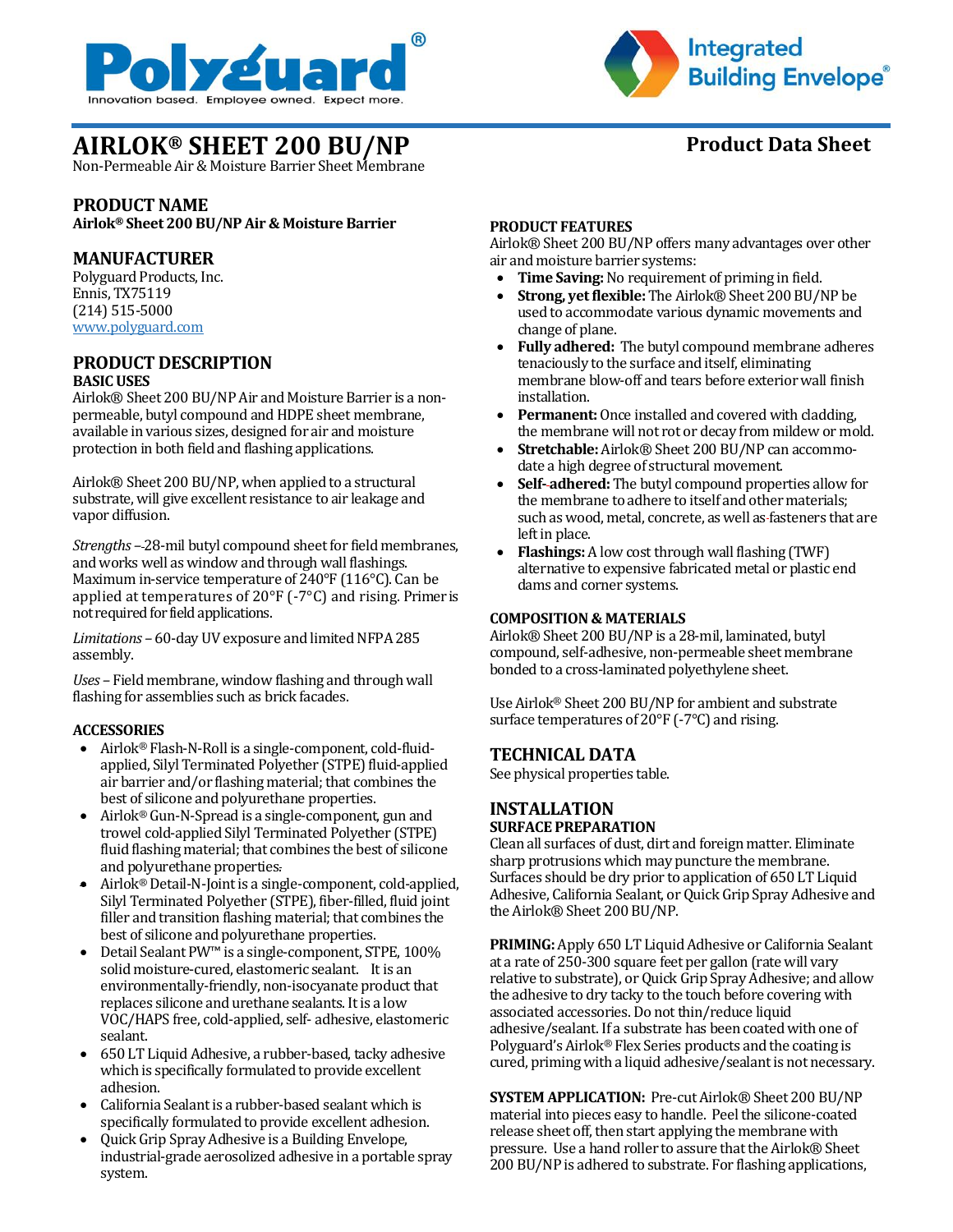use one of the following primers: 650 LT Liquid Adhesive, California Sealant, or Quick Grip Spray Adhesive. Vertical and reverse laps will be detailed with Detail Sealant PW™or Airlok® Detail-N-Joint.

All overlaps of air barrier membrane require at a minimum of 2 1/2-inch side lap and 4-inch end lap.

Install Airlok® Sheet 200 BU/NP in ambient and substrate surface temperatures of 20°F (-7°C) and rising.

A possible lap adhesion enhancement would be to apply 650 LT Liquid Adhesive or California Sealant.

**DETAILS/PENETRATIONS: Detail Sealant PW™ or Airlok<sup>®</sup>** Detail-N-Joint shall be used to seal any exposed edges in the membrane due to side/end laps, tie wires, pipes and other penetrations.

### **WINDOW OPENINGS & FLASHINGS:**

Various terminations, transitions, and penetrations; such as window openings, thru-wall flashings, and pipes are addressed with the various cut-sizes of the membrane in conjunction with the accessories listed previously.

### **LIMITATIONS**

Airlok® Sheet 200 BU/NP cannot be applied in areas that will be permanently exposed to sunlight. Airlok® Sheet 200 BU/NP should be covered within 60 days to prevent impaired performance due to prolonged exposure to sunlight.

### **STORAGE**

Unload and store the Airlok® Sheet 200 BU/NP System components in a manner that prevents damage to the

materials. Protect all containers from weather and fasten all can lids securely.

### **SAFETY**

SDS documents for all Polyguard products can be obtained at our website [www.polyguard.com.](http://www.polyguard.com/) Call Polyguard Products, Inc. at (214) 515-5000 with questions.

### **WARRANTY**

We, the manufacturer, warrant only that this product is free of defects, since many factors which affect the results obtained from this product are beyond our control; such as weather, workmanship, equipment utilized and prior condition of the substrate. We will replace at no charge product proved to be defective within twelve (12) months of purchase, provided it has been applied in accordance with our written directions for uses we recommended as suitable for this product. Proof of purchase must be provided. A five (5) year material or system warranty may be available upon request. Contact Polyguard Products, Inc. for further details.

### **TECHNICAL SERVICES**

Technical assistance, information and Polyguard's products are available through a nationwide network of distributors and architectural representatives, or contact Polyguard Products, Inc. P.O. Box 755, Ennis, TX 75120-0755 Sales: (615) 217-6061•Tech Support: (214) 515-5000 Email: [archtech@polyguard.com](mailto:archtech@polyguard.com)

Website: [www.polyguard.com](http://www.polyguard.com/)

| <b>PROPERTY</b>                                                                                       | <b>TEST METHOD</b>        | <b>TYPICAL VALUE</b>                                    |
|-------------------------------------------------------------------------------------------------------|---------------------------|---------------------------------------------------------|
| MEMBRANE THICKNESS                                                                                    | ASTM D 1000               | 28 Mils                                                 |
| COLOR                                                                                                 |                           | 36" width: pre-printed white<br>6" to 24" widths: white |
| <b>SERVICE TEMPERATURE</b>                                                                            |                           | -40°F to 240°F<br>(-40°C to 116°C)                      |
| <b>WATER RESISTANCE</b>                                                                               | AATCC 127-08              | Pass                                                    |
| TENSILE STRENGTH - MEMBRANE                                                                           | ASTM D 412 Modified Die C | 1056 PSI (MD)<br>1574 PSI (TD)                          |
| TENSILE STRENGTH - MEMBRANE                                                                           | ASTM D 882 Modified       | 1346 PSI (MD)<br>2007 PSI (TD)                          |
| ELONGATION - ULTIMATE FAILURE OF BUTYL COMPOUND                                                       | ASTM D 412 Modified Die C | $> 800\%$                                               |
| PERMEANCE TO WATER VAPOR TRANSMISSION                                                                 | ASTM E 96 Method B        | 0.44 Perms                                              |
| <b>NAIL SEALABILITY</b>                                                                               | <b>ASTM D 1970</b>        | Pass                                                    |
| LOW TEMPERATURE FLEXIBILITY                                                                           | <b>ASTM D 1970</b>        | Pass                                                    |
| PUNCTURE RESISTANCE - MEMBRANE                                                                        | <b>ASTM E 154</b>         | 48 lbf                                                  |
| <b>PULL ADHESION</b>                                                                                  | <b>ASTM D 4541</b>        | 41 PSI                                                  |
| PEEL ADHESION                                                                                         | ASTM D 903                | 13 lbs/in. width                                        |
| <b>LAP PEEL ADHESION</b>                                                                              | <b>ASTM D 1876</b>        | 5 lbs./in. width                                        |
| EVALUATION OF FIRE PROPAGATION OF BUILDING MATERIALS<br>الممثل والمسموم ويتكنون ومستوط استعمالوا كالا | <b>NFPA 285</b>           | Compliant*                                              |

\*Related to specific assemblies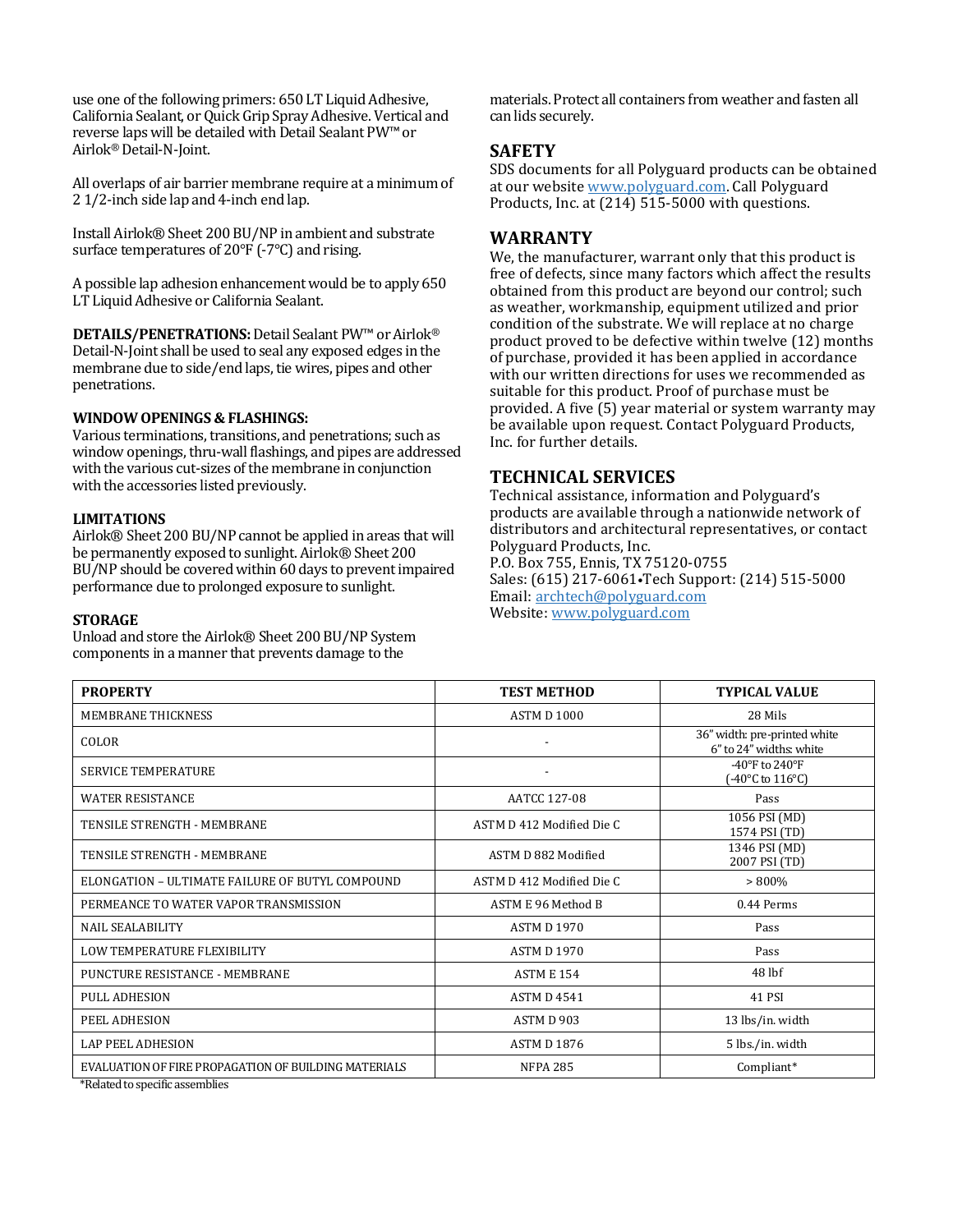| <b>PACKAGING</b>                     | <b>PART NUMBER</b>            | <b>UNIT SIZE</b>      |  |
|--------------------------------------|-------------------------------|-----------------------|--|
| <b>AIRLOK® SHEET 200 BU/NP</b>       | varies/size                   | $100'$ roll           |  |
| AIRLOK® SHEET 200 BU/NP Accessories: |                               |                       |  |
| AIRLOK® STPE WRB Flash-N-Roll        | AIRLOK STPE 2400-2 GAL        | 2-gallon pail         |  |
| AIRLOK® STPE WRB Flash-N-Roll        | AIRLOK STPE 2400-5 GAL        | 5-gallon pail         |  |
| AIRLOK® STPE WRB Gun-N-Spread        | AIRLOK STPE 2100-SAU 20 OZ    | 20 sausages/ctn       |  |
| AIRLOK® STPE WRB Detail-N-Joint      | AIRLOK STPE 2200-SAU 20 OZ    | 20 sausages/ctn       |  |
| <b>DETAIL SEALANT PW™</b>            | DETAIL SEALANT PW - SAU 20 OZ | 20 sausages/ctn       |  |
| <b>DETAIL SEALANT PW™</b>            | DETAIL SEALANT PW - 3 GAL     | 3-gallon pail         |  |
| <b>650 LT LIQUID ADHESIVE</b>        | 650-5 LIQ ADH 5 GA            | 5-gallon pail         |  |
| <b>650 LT LIQUID ADHESIVE</b>        | 650-5 LIQ ADH 1 GA            | $4 - 1$ gal pails/ctn |  |
| <b>CALIFORNIA SEALANT</b>            | CALSEAL5                      | 5-gallon pail         |  |
| <b>QUICK GRIP SPRAY ADHESIVE</b>     | OGADH30                       | 30# canister          |  |

**[www.Polyguard.com](http://www.polyguard.com/)**